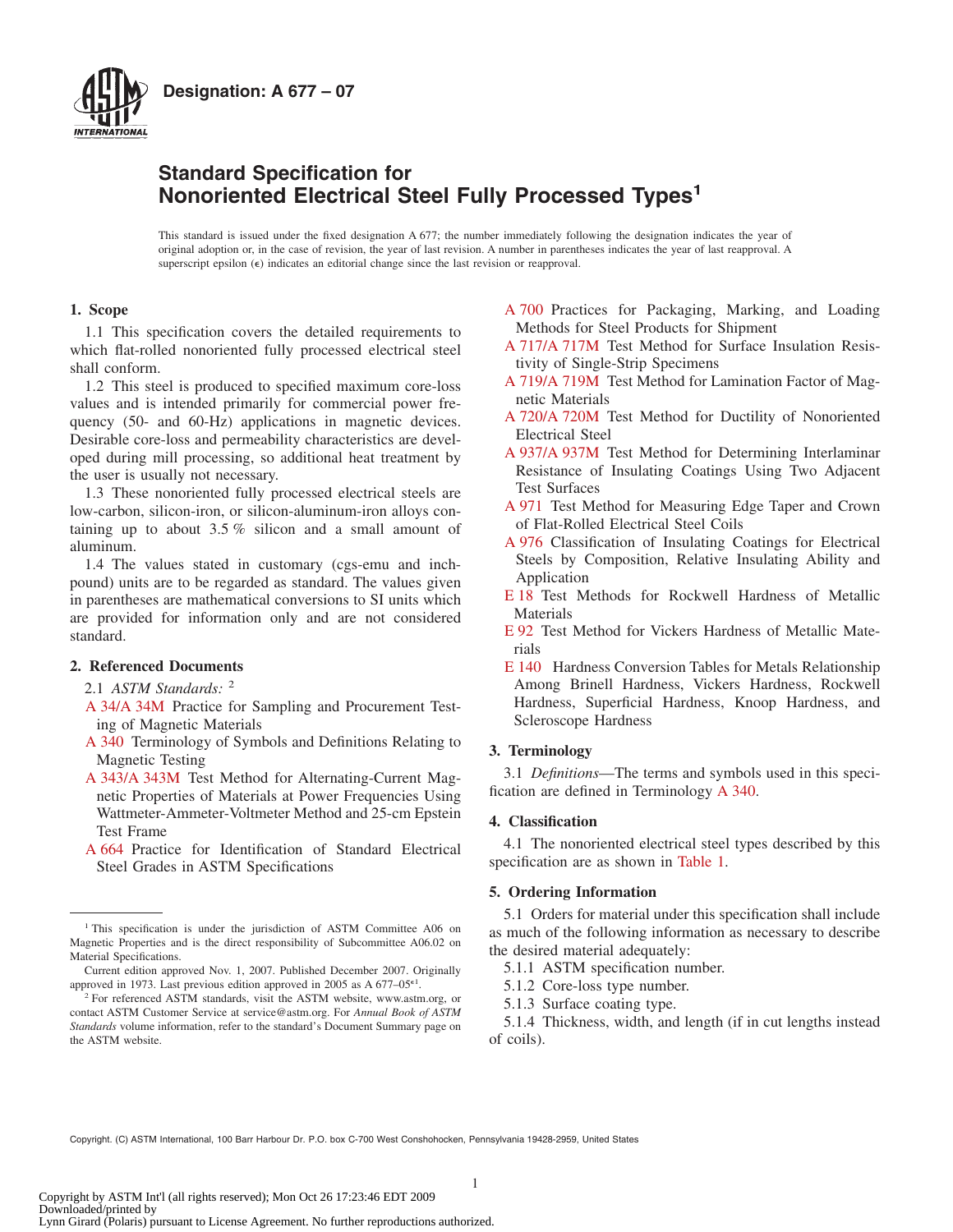#### **TABLE 1 Core-Loss Types***<sup>A</sup>* **and Maximum Core Losses***<sup>B</sup>* **at a Magnetic Flux Density of 15 kG (1.5 T) and 60 Hz***<sup>C</sup>* **for As-Sheared Epstein Specimens***<sup>D</sup>*

| 0.0140-in. (0.36-mm) Thickness |          | 0.0185-in. (0.47-mm) Thickness    |                                                     |          | 0.0250-in. (0.64-mm) Thickness                      |          |          |          |
|--------------------------------|----------|-----------------------------------|-----------------------------------------------------|----------|-----------------------------------------------------|----------|----------|----------|
| Core-Loss Type                 |          | Maximum Core Loss.<br>W/lb (W/kg) | Maximum Core Loss.<br>Core-Loss Type<br>W/lb (W/kg) |          | Maximum Core Loss.<br>Core-Loss Type<br>$W1$ (W/kg) |          |          |          |
| 36F145                         | 1.45     | (3.20)                            | $\cdots$                                            | $\cdots$ | $\cdots$                                            | $\cdots$ | $\cdots$ | $\cdots$ |
| 36F155                         | 1.55     | (3.42)                            | 47F165                                              | 1.65     | (3.64)                                              | 64F200   | 2.00     | (4.41)   |
| 36F165                         | 1.65     | (3.64)                            | 47F180                                              | 1.80     | (3.97)                                              | 64F210   | 2.10     | (4.63)   |
| 36F175                         | 1.75     | (3.86)                            | 47F190                                              | 1.90     | (4.19)                                              | 64F225   | 2.25     | (4.96)   |
| 36F185                         | 1.85     | (4.08)                            | 47F200                                              | 2.00     | (4.41)                                              | 64F235   | 2.35     | (5.18)   |
| 36F195                         | 1.95     | (4.30)                            | 47F210                                              | 2.10     | (4.63)                                              | 64F250   | 2.50     | (5.51)   |
| 36F205                         | 2.05     | (4.52)                            | 47F240                                              | 2.40     | (5.29)                                              | 64F275   | 2.75     | (6.06)   |
| $\cdots$                       | $\cdots$ | $\cdots$                          | 47F280                                              | 2.80     | (6.17)                                              | 64F320   | 3.20     | (7.05)   |
| $\cdots$                       | $\cdots$ | $\cdots$                          | 47F400                                              | 4.00     | (8.82)                                              | 64F500   | 5.00     | (11.02)  |
| $\cdots$                       | $\cdots$ | .                                 | 47F450                                              | 4.50     | (9.92)                                              | 64F550   | 5.50     | (12.13)  |

<sup>A</sup> See Practice [A 664.](#page-0-5)<br><sup>B</sup> The test density shall be the correct ASTM assumed density (in accordance with [14.2\)](#page-3-2) for the chemistry used by the producer to meet the property requirements of<br>the specification.

 $\degree$  Maximum core losses at a magnetic flux density of 15 kG (1.5 T) and 50 Hz are 0.79 times maximum core losses at 60 Hz.<br> $\degree$  One half of strips cut parallel to the steel rolling direction, one half of strips cut perpe

5.1.5 Total weight of ordered item.

5.1.6 Limitations in coil size or lift weights.

5.1.7 *End Use*—The user shall disclose as much pertinent information as possible about the intended application to enable the producer to provide material characteristics most suitable for specific fabricating practices.

5.1.8 Special requirements or exceptions to the provisions of this specification.

## **6. Manufacture**

#### 6.1 *Typical Melting and Casting*:

6.1.1 These fully processed electrical steels may be made by basic-oxygen, electric-furnace, or other steelmaking practice.

6.1.2 These electrical steels are characterized by low carbon, usually less than 0.020 %. The principal alloying element is commonly silicon, but aluminum up to about 0.8 % is sometimes used instead of or in addition to silicon, depending on mill-processing practice for the desired magnetic grade. Individual producers will often have different silicon or aluminum contents for a particular grade because of intrinsic mill-processing procedures.

6.1.3 Sulfur content is typically less than 0.025 % and is usually lowest in the numbered types representing lowest core loss. Manganese is typically present in amounts between 0.10 and 0.40 %. Phosphorus, copper, nickel, chromium, molybdenum, antimony, and tin are usually present only in residual amounts except in the higher numbered core-loss types in which phosphorus up to  $0.15\%$  and tin or antimony up to 0.10 % may be present.

6.1.4 The producer is not required to report chemical composition of each lot except when a clear need for such information has been shown. In such cases, the analyses to be reported shall be negotiated between the producer and the user.

6.2 *Typical Rolling and Annealing*—The processing sequence for fully processed, nonoriented electrical steel comprises hot-rolling, annealing, pickling, cold-rolling, and decarburizing annealing.

6.3 When changes in the manufacture of the material are believed to exert possible significant effects upon the user's fabricating practices and upon the magnetic performance to be <span id="page-1-4"></span><span id="page-1-0"></span>obtained in the specified end use, the producer shall notify the user before shipment is made so the user has an opportunity to evaluate the effects.

## **7. Magnetic Properties**

7.1 *Specific Core Loss*—Each core-loss type of electrical steel is identified by a maximum core-loss limit as shown in [Table 1.](#page-1-4)

7.2 *Permeability*—The permeability at all inductions shall be as high as possible, consistent with the required core-loss limits that govern the grade. Typical relative peak permeability  $(\mu_n)$  values are given in [Appendix X1.](#page-4-1)

7.3 *Specific Exciting Power*—The rms exciting power required for the excitation of a particular type of electrical steel is frequently useful to the user. Typical values of specific exciting power are given in [Appendix X1.](#page-4-1)

7.4 *Magnetic Aging*—Although steel sold to this specification is considered non-aging, the maximum core-loss values of [Table 1](#page-1-4) are based on tests of freshly sheared specimens. The guarantee of magnetic properties after an aging treatment is subject to negotiation between the user and the producer. The definition of aging coefficient and the aging treatments usually specified are given in Terminology [A 340.](#page-0-1)

## <span id="page-1-3"></span>**8. Surface Insulation Characteristics**

<span id="page-1-2"></span>8.1 Unless otherwise specified, fully processed nonoriented electrical steels are supplied with a smooth surface finish and a thin, tightly adherent surface oxide (Coating Type C-0 in Classification [A 976\)](#page-1-5) which has sufficient insulating ability for most small cores.

#### 8.2 *Applied Coatings*:

<span id="page-1-5"></span>8.2.1 Several types of thin, tightly adherent applied coatings (Coating Types C-3, C-4, C-5, and C-6 in Classification [A 976\)](#page-0-2) with higher levels of insulating ability are available on fully processed nonoriented electrical steels. If an applied coating is needed, the user shall specify the coating type.

<span id="page-1-1"></span>8.2.2 If the insulating ability of the applied coating is unusually critical to the application, the user shall specify not only the coating type, but also the test method (either Test Method [A 717/A 717M](#page-0-3) or Test Method [A 937/A 937M\)](#page-0-4) and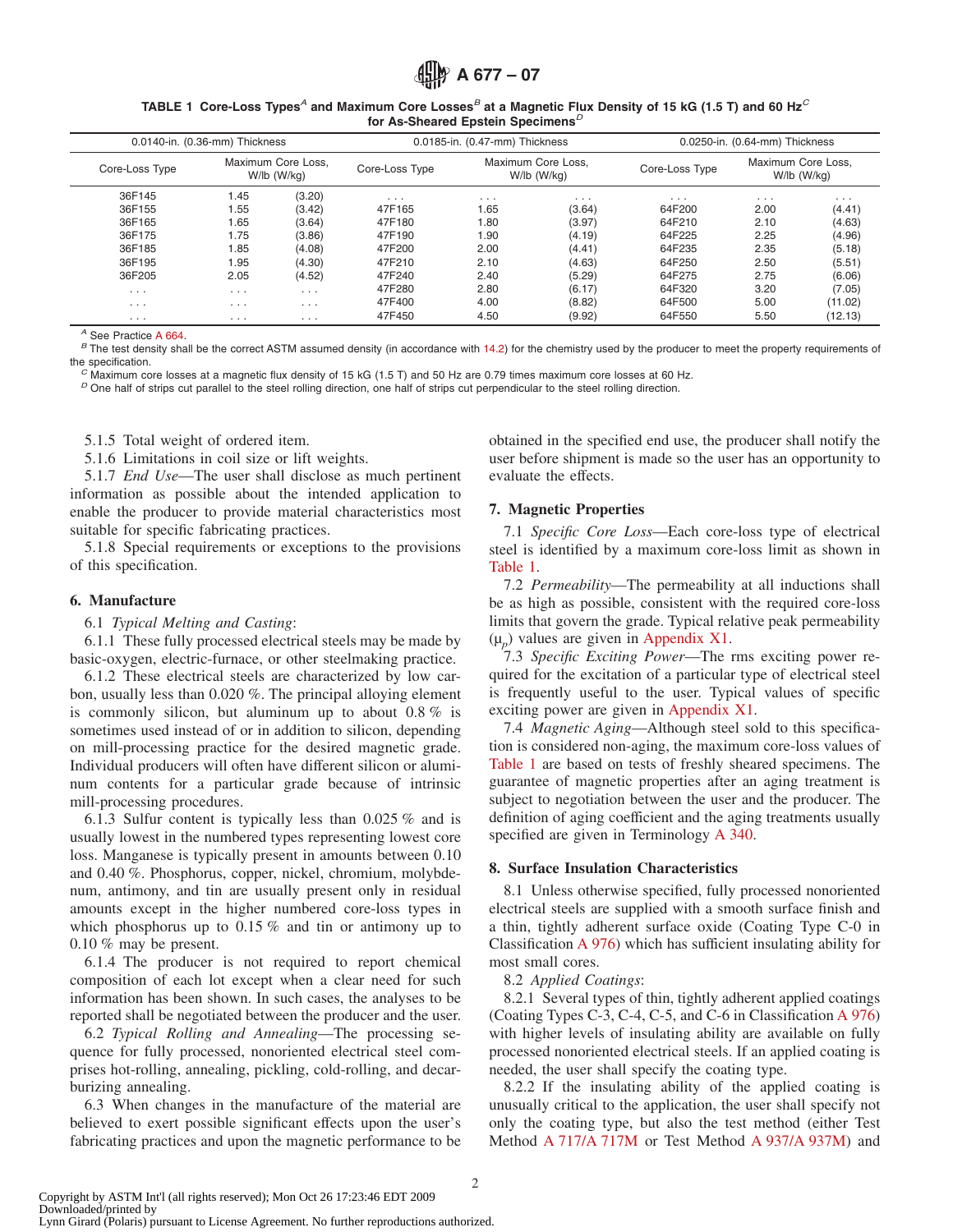**TABLE 2 Thickness Tolerances**

|                                      | Thickness Tolerances, Over or Under, in. (mm) for Specified Width, in. (mm) |                    |                   |                   |  |  |
|--------------------------------------|-----------------------------------------------------------------------------|--------------------|-------------------|-------------------|--|--|
| Specified Thickness, in. (mm)        | 6 (0.15) and Under                                                          | Over 6 $(0.15)$ to | Over 12 (0.30) to | Over 36 (0.91) to |  |  |
|                                      |                                                                             | 12 (0.30), incl.   | 36 (0.91), incl.  | 48 (1.22), incl.  |  |  |
| $0.014$ (0.36) to 0.020 (0.51), incl | 0.0015(0.038)                                                               | 0.002(0.051)       | 0.002(0.051)      | 0.003(0.076)      |  |  |
| $0.021$ (0.53) to 0.031 (0.79), incl | 0.002(0.051)                                                                | 0.002(0.051)       | 0.003(0.076)      | 0.003(0.076)      |  |  |

test conditions to be used to evaluate the insulating ability of the coating, as well as the corresponding minimum value of insulating ability.

8.2.3 A thinner-than-usual applied coating may be preferred when the core-fabricating practice involves welding or die casting. In such cases, the coating type shall be suffixed by the letter "A."

## **9. Mechanical Requirements**

9.1 *Lamination Factor*—The lamination factor shall be as high as practicable. It is greatest for thicker gages and when the surface is smooth, uncoated, and without significant amounts of oxide. Lamination factors can be determined using Test Method [A 719/A 719M.](#page-4-2) Typical values of lamination factor are given in [Appendix X1.](#page-4-1)

9.2 *Ductility*—The material shall be as ductile as possible. When required, the ductility can be determined by the bend test for ductility as described in Test Method [A 720/A 720M.](#page-4-3) Ductility is a function of microstructure and may differ between producers. The user's anneal may also affect ductility. Typical values for ductility are given in [Appendix X1.](#page-4-1)

9.3 *Hardness*—The hardness of these materials can be determined using Test Methods [E 18](#page-4-4) or Test Method [E 92.](#page-0-6) Hardness is affected by chemistry and by the grain size and microstructure of the final product. Typical values for the hardness of "as-produced" materials are given in [Appendix X1.](#page-4-1)

#### **10. Dimensions and Permissible Variations**

10.1 *Thickness*—Specified thickness should be one of the common thicknesses as follows:

Thickness, in. (mm)

| 0.0140 (0.36) |  |
|---------------|--|
| 0.0185 (0.47) |  |
| 0.0250(0.64)  |  |

10.2 *Thickness Variations*—The average thickness of the material supplied shall be as close as possible to the ordered thickness. Measurements made with a contacting micrometer at points no closer than 3⁄8 in. (10 mm) from the edge of a sheet or coil of specified width shall not differ from the specified thickness by more than the values (which include taper) shown in [Table 2.](#page-2-5)

10.3 *Taper*—The rolling of flat-rolled sheets inherently produces an edge which is thinner than the rest of the sheet. This characteristic is termed "tapered edge," "feather," or gamma and occurs primarily within 1 to 2 in. (25 to 51 mm) from the as-rolled edge of the material. The thickness variation involved in edge taper sometimes is the major portion of the total overall thickness variation permitted by [10.2.](#page-2-6) Edge taper is defined and may be measured in accordance with Test Method [A 971.](#page-0-7) It may be expected that the following limits on the differences in thickness measured along a straight line perpendicular to the mill edge within the first 2 in. (50 mm) or less from either edge of the ordered width will apply:

| Ordered Thickness, in. (mm) | Maximum Taper, in. (mm) |  |
|-----------------------------|-------------------------|--|
|                             |                         |  |

<span id="page-2-5"></span><span id="page-2-1"></span>

| 0.0010(0.025) |
|---------------|
| 0.0012(0.030) |
| 0.0014(0.036) |
|               |

10.4 *Width Tolerances*—Maximum deviations from the ordered width shall be as shown in [Table 3.](#page-3-3)

10.5 *Length Tolerances*—The maximum deviations from the ordered length shall be as shown in [Table 4.](#page-3-4)

10.6 *Camber*—Camber is the greatest deviation of a side edge from a straight line, the measurement being taken on the concave side with a straightedge. It is limited to  $\frac{1}{4}$  in. (6.4 mm) per 96 in. (2.4 m) of length.

<span id="page-2-2"></span>10.7 *Out of Square*—This tolerance applies to cut lengths only and represents the deviation of an edge from a straight line placed at a right angle to the side, touching one corner and extending to the other side. It shall not exceed  $\frac{1}{16}$  in. (1.6 mm) per 6 in. (152 mm) of width or fraction thereof.

### **11. Workmanship, Finish and Appearance**

<span id="page-2-4"></span>11.1 *Flatness*—Adequately defining the degree of flatness necessary for the general application of fully processed electrical steel sheets is extremely difficult; therefore, no specific limits for flatness have been established.

11.1.1 It is intended that flatness shall be suitable for the intended application, and consequently, the user should inform the producer of any requirements for a degree of flatness more critical than that obtained from usual commercial practices. Processes used to improve flatness may affect magnetic and mechanical properties.

11.1.2 Commercial practices recognize that sharp, short waves and buckles are objectionable.

<span id="page-2-6"></span>11.1.3 Procedures for judging the degree of critical flatness necessary shall be subject to negotiation between user and producer.

11.2 *Surface Imperfections*—The surface shall be reasonably clean and essentially free of manufacturing defects such as holes, blisters, slivers, indentations, and so forth, which would interfere with its effective use in the intended application.

#### **12. Sampling**

12.1 The producer shall assign a number to each test lot for identification. The test lot shall not exceed 20 000 lb (9100 kg) in weight.

12.2 Test samples shall be obtained after final mill heat treatment or other operation which is the final operation to have significant influence on the magnetic properties of fully processed electrical steel.

<span id="page-2-3"></span><span id="page-2-0"></span>12.3 The full width coil identified as a test lot shall be sampled in accordance with Practice [A 34/A 34M.](#page-3-5)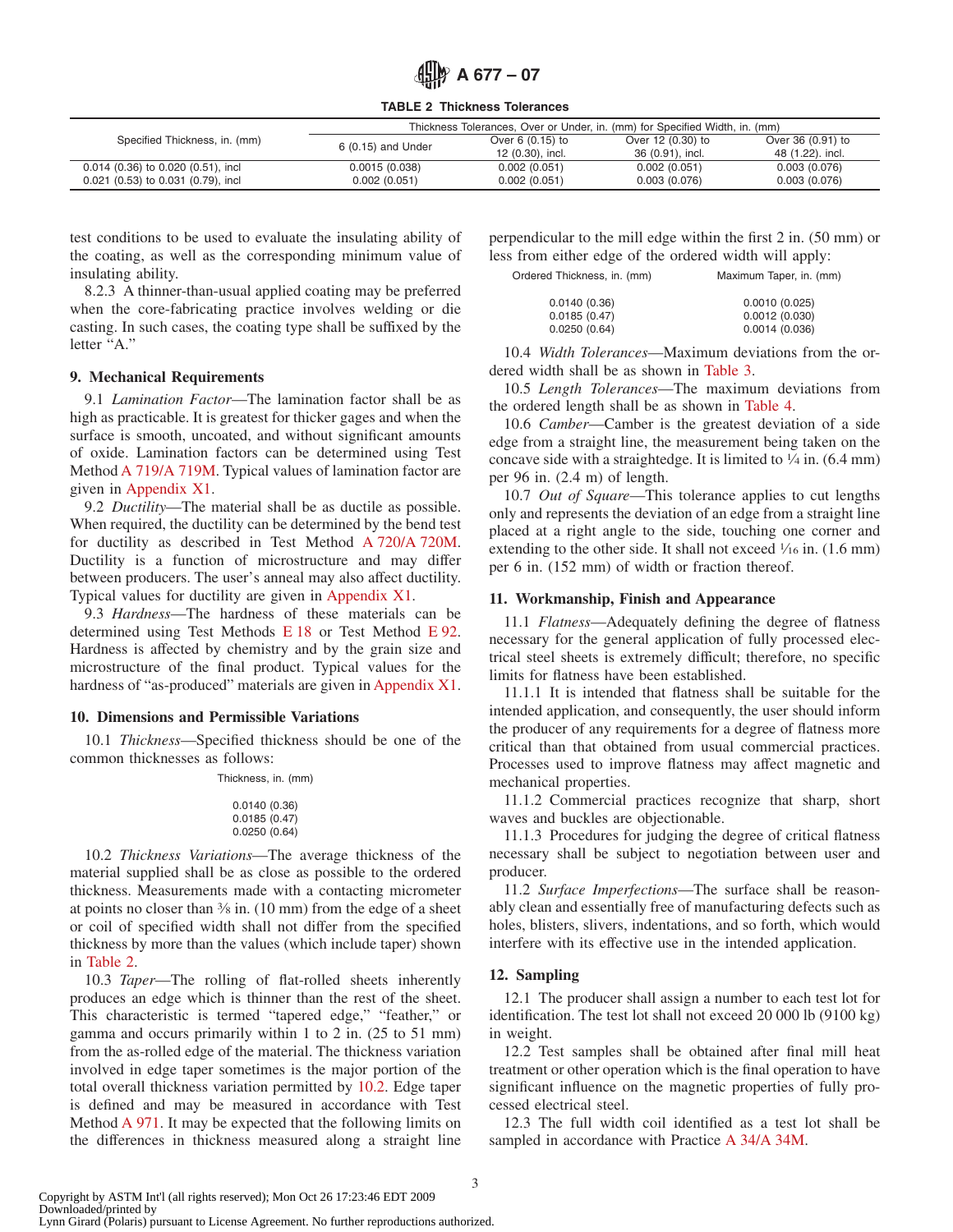**TABLE 3 Width Tolerances**

| Ordered Width, in. (m)            | Width Tolerances, in. (mm) |             |  |  |
|-----------------------------------|----------------------------|-------------|--|--|
|                                   | Over                       | Under       |  |  |
| To 6 (0.15), incl                 | 0.008(0.20)                | 0.008(0.20) |  |  |
| Over 6 (0.15) to 10 (0.25), incl  | 0.016(0.41)                | 0.016(0.41) |  |  |
| Over 10 (0.25) to 15 (0.38), incl | 0.032(0.81)                | 0.032(0.81) |  |  |
| Over 15 (0.38) to 20 (0.51), incl | 0.125(3.18)                | 0(0)        |  |  |
| Over 20 (0.51) to 32 (0.81), incl | 0.188(4.76)                | 0(0)        |  |  |
| Over 32 (0.81) to 48 (1.22), incl | 0.25(6.35)                 | 0(0)        |  |  |

**TABLE 4 Length Tolerances**

| Specified Length, in. (mm)          | Length Tolerances, in. (mm) |       |  |  |
|-------------------------------------|-----------------------------|-------|--|--|
|                                     | Over                        | Under |  |  |
| To 30 (0.76), incl                  | 0.125(3.2)                  | 0(0)  |  |  |
| Over 30 (0.76) to 60 (1.52), incl   | 0.25(6.4)                   | 0(0)  |  |  |
| Over 60 (1.52) to 96 (2.44), incl   | 0.5(12.7)                   | 0(0)  |  |  |
| Over 96 (2.44) to 120 (3.05), incl  | 0.75(19.1)                  | 0(0)  |  |  |
| Over 120 (3.05) to 144 (3.66), incl | 1.0(25.4)                   | 0(0)  |  |  |

#### **13. Specimen Preparation**

13.1 The Epstein test specimen shall be in the as-sheared condition with one-half of the test strips sheared parallel to and one-half transverse to the rolling direction in accordance with Practice [A 34/A 34M.](#page-3-6)

13.2 Care should be practiced to exclude any bent, twisted, dented, highly burred, or improperly sheared strips from the test specimen.

#### **14. Test Methods**

14.1 The required tests for core loss to determine the core-loss grade, and other magnetic tests when made, shall be in accordance with the procedure of Test Method [A 343/](#page-4-5) [A 343M.](#page-4-5)

14.2 The assumed density of these materials for test purposes varies in accordance with the amounts of silicon and aluminum present in the steel as shown in Practice [A 34/](#page-0-8) [A 34M.](#page-0-8) The factor, percent silicon plus  $1.7 \times$  percent aluminum, as determined for the median or aim silicon and aluminum of the melt, shall determine the assumed density to be used as follows:

| (% Si + 1.7 $\times$ % Al) | Assumed Test Density, g/cm <sup>3</sup> (kg/m <sup>3</sup> ) |
|----------------------------|--------------------------------------------------------------|
| $0.00 - 0.65$              | 7.85 (7850)                                                  |
| $0.66 - 1.40$              | 7.80 (7800)                                                  |
| $1.41 - 2.15$              | 7.75 (7750)                                                  |
| $2.16 - 2.95$              | 7.70 (7700)                                                  |
| $2.96 - 3.70$              | 7.65 (7650)                                                  |
| $3.71 - 4.50$              | 7.60 (7600)                                                  |
| $4.51 - 5.25$              | 7.55 (7550)                                                  |

## <span id="page-3-3"></span>**15. Certification**

15.1 The producer shall submit to the user, as promptly as possible after shipment, a certified report of the average core-loss values or any other required test values, for each test lot, to show that the material conforms to this specification.

15.2 The test methods and applicable test conditions, including the test density, shall be clearly stated.

<span id="page-3-4"></span>15.3 The test report shall carry the lot identification, purchase order number, and other information that is deemed necessary to identify the test results with the proper shipment and shipping lot.

#### **16. Marking**

16.1 Each package of coils or lift of cut lengths shall have firmly attached to it, outside its wrappings, a tag showing the user's order number, specification number, grade designation, coating or surface-type designation, thickness, width (and length if in sheet form), weight, and test lot number.

16.2 Each wide coil shall have the specification number, grade designation, coating or surface-type designation, thickness, width, weight, and test lot number marked on the outer surface of the coil itself.

<span id="page-3-5"></span>16.3 In a lift of narrow coils, each narrow coil in the package shall be tagged with the specification number, grade designation, coating or surface-type designation, thickness, width, and test lot number.

## **17. Packaging**

<span id="page-3-1"></span>17.1 Methods of packaging, loading, and shipping, unless otherwise specified, shall correspond to the latest revision of the procedures recommended by Practices [A 700.](#page-0-9)

#### <span id="page-3-0"></span>**18. Rejection**

<span id="page-3-2"></span>18.1 Unless otherwise specified, any rejection shall be reported to the producer within a reasonable time after receipt of material by the user.

<span id="page-3-6"></span>18.2 Material that is reported to be defective subsequent to the acceptance at the user's works shall be set aside, adequately protected, and correctly identified. The producer shall be notified as soon as possible so that an investigation may be initiated.

18.3 Samples that are representative of the rejected material shall be made available to the producer so a mutually agreeable settlement can be reached.

#### **19. Keywords**

19.1 core loss; electrical steel; flat-rolled; fully processed; nonoriented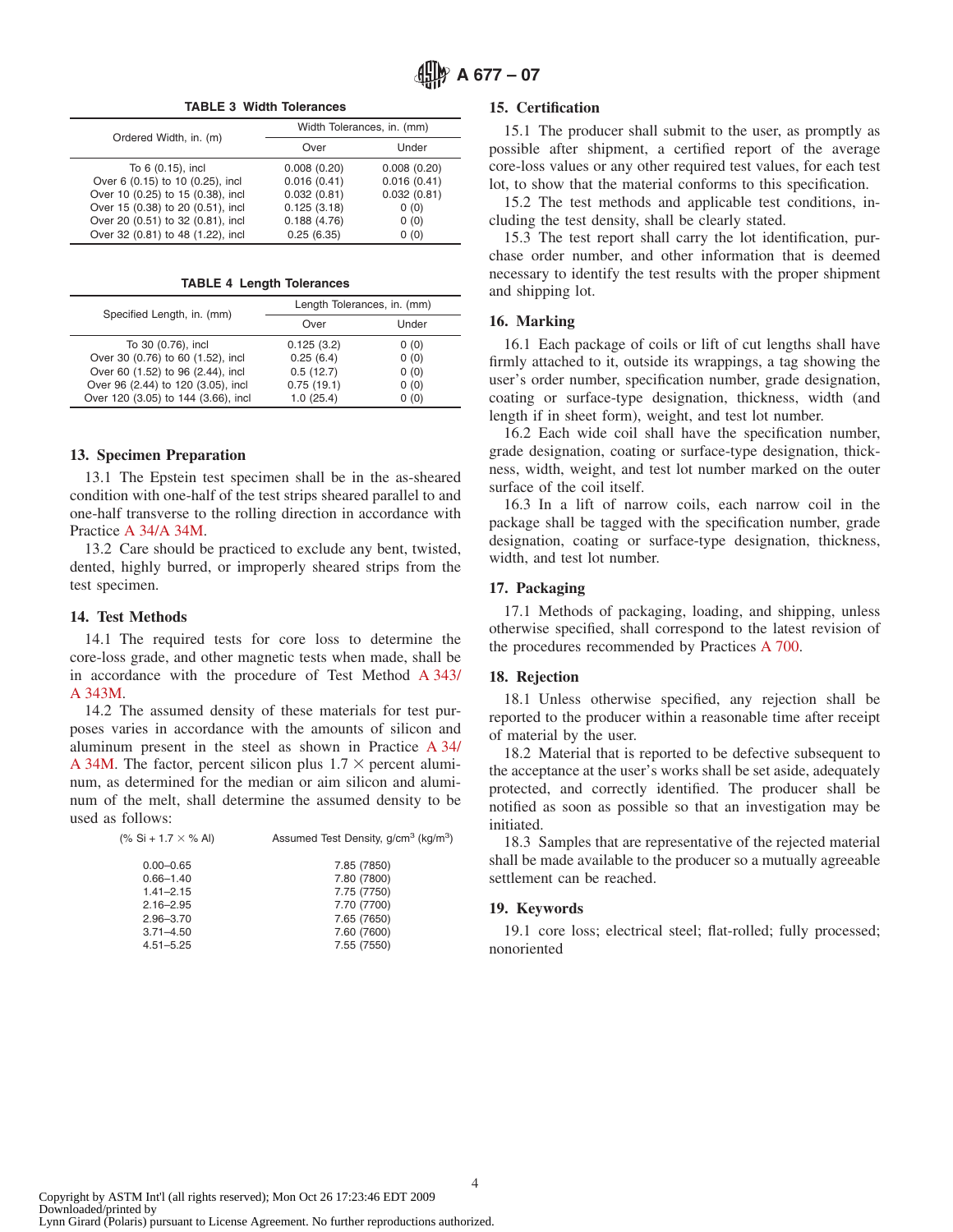## **APPENDIX**

## **(Nonmandatory Information)**

## **X1. TYPICAL PROPERTIES**

X1.1 *Peak Permeability*—Typical values for relative peak permeability  $(\mu_p)$  at a magnetic flux density of 15 kG (1.5 T) determined in accordance with Test Method [A 343/A 343M](#page-4-6) are given in [Table X1.1.](#page-4-7)

X1.2 *Specific Exciting Power*—Typical values for specific exciting power for these materials at a magnetic flux density of 15 kG (1.5 T) and 60 Hz determined in accordance with Test Method [A 343/A 343M](#page-0-10) are provided in [Table X1.2.](#page-4-8)

X1.3 *Lamination Factor*—The lamination factors for these materials as determined using Test Method [A 719/A 719M](#page-0-11) at a test pressure of 50 psi (340 kPa) typically range from 95 to <span id="page-4-1"></span>98 %, depending on gage, coating, and surface roughness.

<span id="page-4-5"></span><span id="page-4-3"></span>X1.4 *Ductility*—Typical values for the ductility of these materials as determined using Test Method [A 720/A 720M](#page-5-0) are presented in [Table X1.3.](#page-5-1)

<span id="page-4-8"></span><span id="page-4-7"></span><span id="page-4-6"></span><span id="page-4-4"></span><span id="page-4-2"></span><span id="page-4-0"></span>X1.5 *Hardness*—Typical values for hardness of these materials determined using Test Methods [E 18](#page-0-12) are presented in [Table X1.3.](#page-5-1) The values given in [Table X1.3](#page-5-1) are based on Rockwell superficial hardness test results and converted into other hardness test scales per Hardness Conversion Tables [E 140—](#page-0-13)Table 2.

| TABLE X1.1 Typical Relative Peak Permeability at a Magnetic Flux Density of 15 kG (1.5 T) and 60 Hz |
|-----------------------------------------------------------------------------------------------------|
| for As-Sheared Epstein Specimens <sup>A</sup>                                                       |

| 0.014-in. (0.36-mm) Thickness |                                                     |                   | 0.0185-in. (0.47-mm) Thickness               | 0.025-in. (0.64-mm) Thickness |                                              |  |
|-------------------------------|-----------------------------------------------------|-------------------|----------------------------------------------|-------------------------------|----------------------------------------------|--|
| Core-Loss<br>Type             | <b>Typical Relative</b><br><b>Peak Permeability</b> | Core-Loss<br>Type | <b>Typical Relative</b><br>Peak Permeability | Core-Loss<br>Type             | <b>Typical Relative</b><br>Peak Permeability |  |
| 36F145                        | 700-1100                                            | $\cdots$          | $\cdots$                                     | $\cdots$                      | $\cdots$                                     |  |
| 36F155                        | 750-1150                                            | 47F165            | 800-1200                                     | 64F200                        | 800-1250                                     |  |
| 36F165                        | 800-1200                                            | 47F180            | 800-1250                                     | 64F210                        | 800-1300                                     |  |
| 36F175                        | 1000-1600                                           | 47F190            | 800-1650                                     | 64F225                        | 800-1700                                     |  |
| 36F185                        | 1000-1650                                           | 47F200            | 800-1700                                     | 64F235                        | 800-1750                                     |  |
| 36F195                        | 1000-1700                                           | 47F210            | 800-1750                                     | 64F250                        | 800-1800                                     |  |
| 36F205                        | 1000-2000                                           | 47F240            | 900-2050                                     | 64F275                        | 900-2100                                     |  |
| $\cdots$                      | $\cdots$                                            | 47F280            | 900-2150                                     | 64F320                        | 950-2200                                     |  |
| $\cdots$                      | $\cdots$                                            | 47F400            | 1500-2250                                    | 64F500                        | 1500-2300                                    |  |
| $\cdots$                      | $\cdots$                                            | 47F450            | 1500-2400                                    | 64F550                        | 1500-2500                                    |  |

*<sup>A</sup>* One half of strips cut parallel to the steel rolling direction, one half of strips cut perpendicular to the steel rolling direction.

## **TABLE X1.2 Typical Specific Exciting Power at a Magnetic Flux Density of 15 kG (1.5 T) and 60 Hz for As-Sheared Epstein Specimens***<sup>A</sup>*

| 0.0140-in. (0.36-mm) Thickness |                                                   |                   | 0.0185-in. (0.47-mm) Thickness                           | 0.0250-in. (0.64-mm) Thickness |                                                          |  |
|--------------------------------|---------------------------------------------------|-------------------|----------------------------------------------------------|--------------------------------|----------------------------------------------------------|--|
| Core-Loss<br>Type              | Typical Specific Exciting Power,<br>Va/lb (VA/kg) | Core-Loss<br>Type | <b>Typical Specific Exciting Power,</b><br>VA/lb (VA/kg) | Core-Loss<br>Type              | <b>Typical Specific Exciting Power,</b><br>VA/lb (VA/kg) |  |
| 36F145                         | 11.0-13.0 (24.3-28.7)                             | $\cdots$          | $\cdots$                                                 | $\cdots$                       | $\cdots$                                                 |  |
| 36F155                         | 10.5-12.5 (23.1-27.6)                             | 47F165            | 10.0-12.0 (22.0-26.5)                                    | 64F200                         | $9.5 - 12.0$ (20.9-26.5)                                 |  |
| 36F165                         | 10.0-12.0 (22.0-26.5)                             | 47F180            | $9.5 - 12.0$ (20.9-26.5)                                 | 64F210                         | $9.0 - 12.0$ (19.8-26.5)                                 |  |
| 36F175                         | 8.0-10.0 (17.6-22.0)                              | 47F190            | 7.5-12.0 (16.5-26.5)                                     | 64F225                         | 7.5-12.0 (16.5-26.5)                                     |  |
| 36F185                         | 7.5-10.0 (16.5-22.0)                              | 47F200            | 7.0-12.0 (15.4-26.5)                                     | 64F235                         | 7.0-12.0 (15.4-26.5)                                     |  |
| 36F195                         | 7.5-10.0 (16.5-22.0)                              | 47F210            | 7.0-12.0 (15.4-26.5)                                     | 64F250                         | 7.0-12.0 (15.4-26.5)                                     |  |
| 36F205                         | $6.5 - 10.0$ $(14.3 - 22.0)$                      | 47F240            | $6.0 - 11.0$ (13.2-24.3)                                 | 64F275                         | 6.0-11.0 (13.2-24.3)                                     |  |
| $\cdots$                       | $\cdots$                                          | 47F280            | $5.5 - 11.0$ $(12.1 - 24.3)$                             | 64F320                         | $5.5 - 10.5$ (12.1-23.1)                                 |  |
| $\cdots$                       | $\cdots$                                          | 47F400            | $5.5 - 7.0$ (12.1-15.4)                                  | 64F500                         | $5.5 - 7.0$ (12.1-15.4)                                  |  |
| $\cdots$                       | $\cdots$                                          | 47F450            | $5.0 - 7.0$ (11.0-15.4)                                  | 64F550                         | $5.0 - 7.0$ $(11.0 - 15.4)$                              |  |

*<sup>A</sup>* One half of strips cut parallel to the steel rolling direction, one half of strips cut perpendicular to the steel rolling direction.